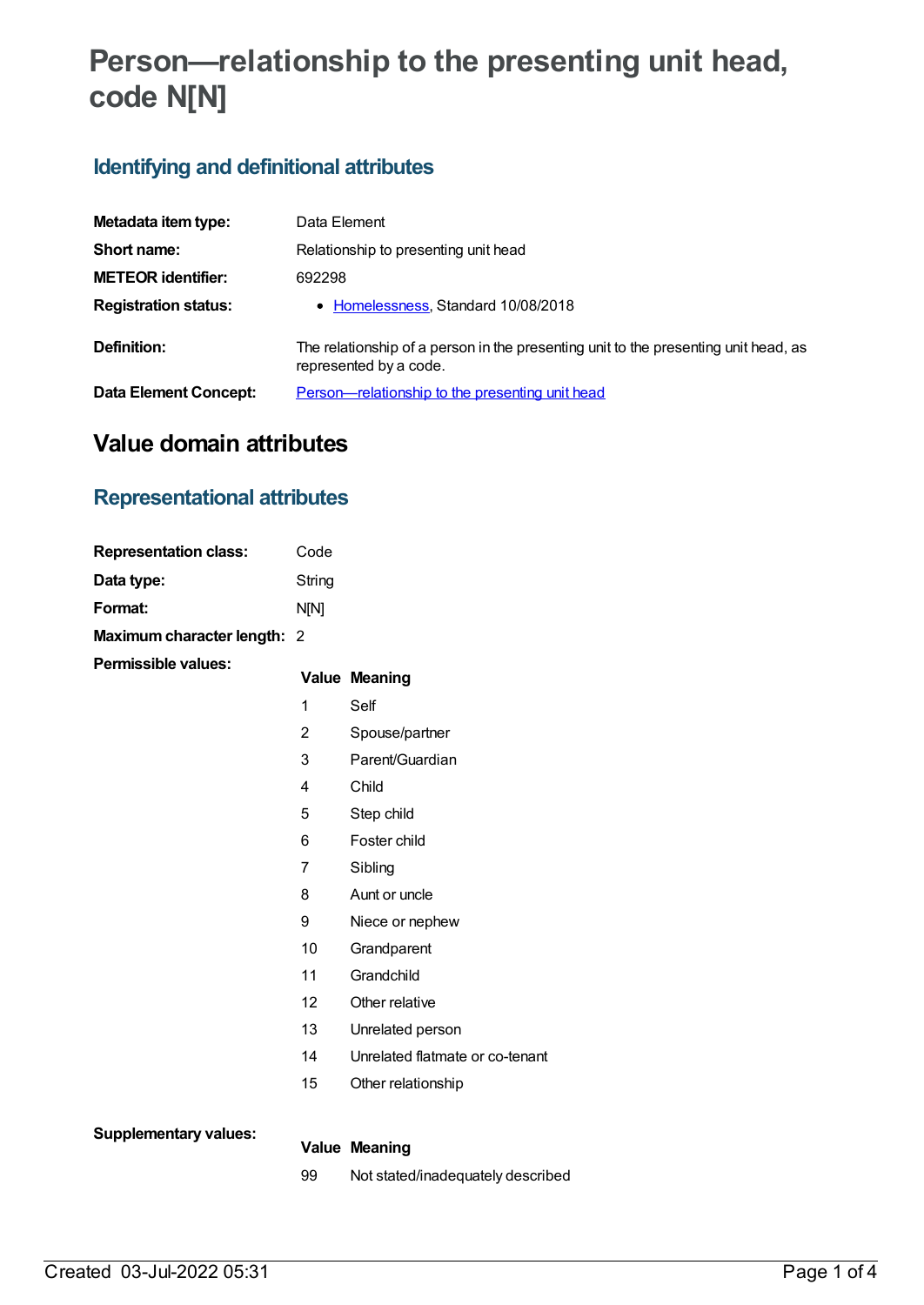## **Collection and usage attributes**

| Guide for use: | CODE 1 Self                                                                                                                                                         |
|----------------|---------------------------------------------------------------------------------------------------------------------------------------------------------------------|
|                | This code is selected if one person presents                                                                                                                        |
|                | CODE 2 Spouse/partner                                                                                                                                               |
|                | This code is selected if a person has a relationship to the presenting unit head akin<br>to a 'married' or 'partner' relationship. This includes same sex couples.  |
|                | CODE 3 Parent/Guardian                                                                                                                                              |
|                | This code is selected if the person is the parent or guardian of the presenting unit<br>head.                                                                       |
|                | CODE 4 Child                                                                                                                                                        |
|                | This code is selected if the person is a natural or adopted child of the presenting<br>unit head.                                                                   |
|                | CODE 5 Step Child                                                                                                                                                   |
|                | This code is selected if the person is the step child of the presenting unit head.                                                                                  |
|                | CODE 6 Foster child                                                                                                                                                 |
|                | This code is selected if the person is the foster child of the presenting unit head.                                                                                |
|                | CODE 7 Sibling                                                                                                                                                      |
|                | This code is selected if the person is either the brother or sister of the presenting<br>unit head.                                                                 |
|                | CODE 8 Aunt or Uncle                                                                                                                                                |
|                | This code is selected if the person is either the aunt or uncle of the presenting unit<br>head.                                                                     |
|                | CODE 9 Niece or nephew                                                                                                                                              |
|                | This code is selected if the person is either the niece or nephew of the presenting<br>unit head.                                                                   |
|                | CODE 10 Grandparent                                                                                                                                                 |
|                | This code is selected if the person is a grandparent of the presenting unit head.                                                                                   |
|                | CODE 11 Grandchild                                                                                                                                                  |
|                | This code is selected if the person is the grandchild of the presenting unit head.                                                                                  |
|                | CODE 12 Other relative                                                                                                                                              |
|                | This code is selected if the person is a more distant relative to the presenting unit<br>head, e.g. cousin, second cousin etc.                                      |
|                | CODE 13 Unrelated person                                                                                                                                            |
|                | This code is selected if the person accompanying the presenting unit head is not<br>related to them. This would include those people who are friends of the person. |
|                | CODE 14 Unrelated flatmate or co-tenant                                                                                                                             |
|                | This code is selected if the person is either a flatmate or co-tenant with the<br>presenting unit head.                                                             |

CODE 15 Other relationship

This code is selected if the person has another type of relationship to the presenting unit head that has not been described above.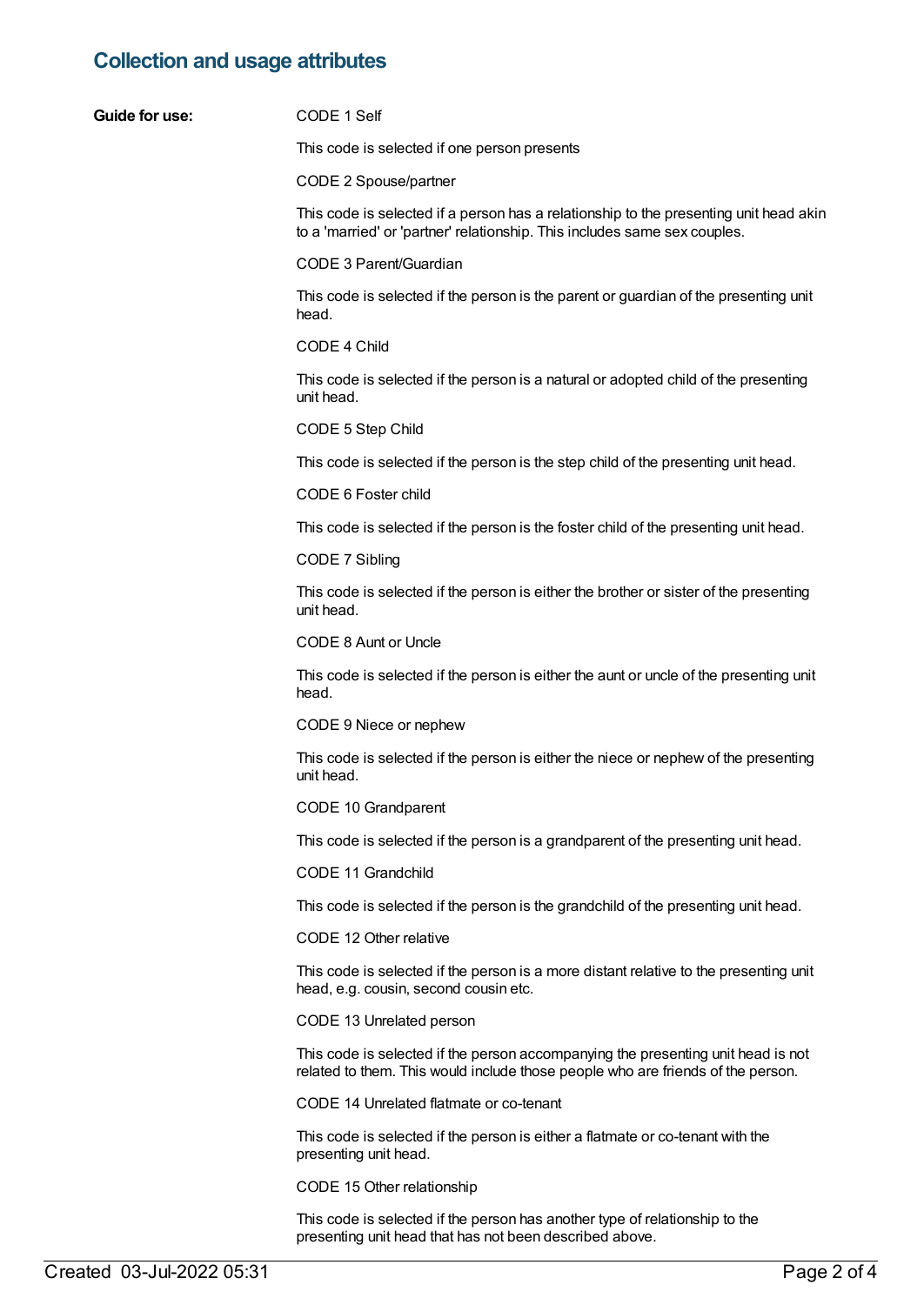## **Collection and usage attributes**

| Guide for use: | This question is asked of the presenting unit head. It captures the relationship of the<br>unit head to others with whom he/she is presenting.                                                                                                                                                                                                                              |
|----------------|-----------------------------------------------------------------------------------------------------------------------------------------------------------------------------------------------------------------------------------------------------------------------------------------------------------------------------------------------------------------------------|
|                | If 'Other relationship' is nominated ask what the relationship is and record it. This<br>will enable coding of the relationship to the classification.                                                                                                                                                                                                                      |
|                | The standard question module for self-completed collections consists of two<br>questions.                                                                                                                                                                                                                                                                                   |
|                | The presenting unit head is identified via the relationships within the presenting unit.<br>If there is a child(ren) present (under 18 years old), the presenting unit head is the<br>spokesperson which is:                                                                                                                                                                |
|                | • The parent/guardian representing any child(ren) (under 18 years old), or If<br>there is no parent/guardian, present the most direct relationship representing<br>any child(ren) (under 18 years old).<br>If two siblings presented to an agency the presenting unit head would be the<br>one that was regarded as the spokesperson for the two.                           |
|                | If there are no child(ren) present (under 18 years old), the presenting unit head is<br>the spokesperson who is:                                                                                                                                                                                                                                                            |
|                | • The spouse/partner of another person within the presenting unit, or<br>• Is related in some way to another person within the presenting unit.                                                                                                                                                                                                                             |
|                | Obtaining this information does not require a response for the presenting unit head.<br>For each subsequent person, the respondent is required to record a response in<br>line with the above instruction. The set of response categories for Person 2 differs<br>from those used for Person 3 and onwards, depending on their relationship to the<br>presenting unit head. |
|                | This data element should be used in conjunction with the Person—relationship to                                                                                                                                                                                                                                                                                             |

the presenting unit head, text A[A(49)] if 'Other relationship' is selected.